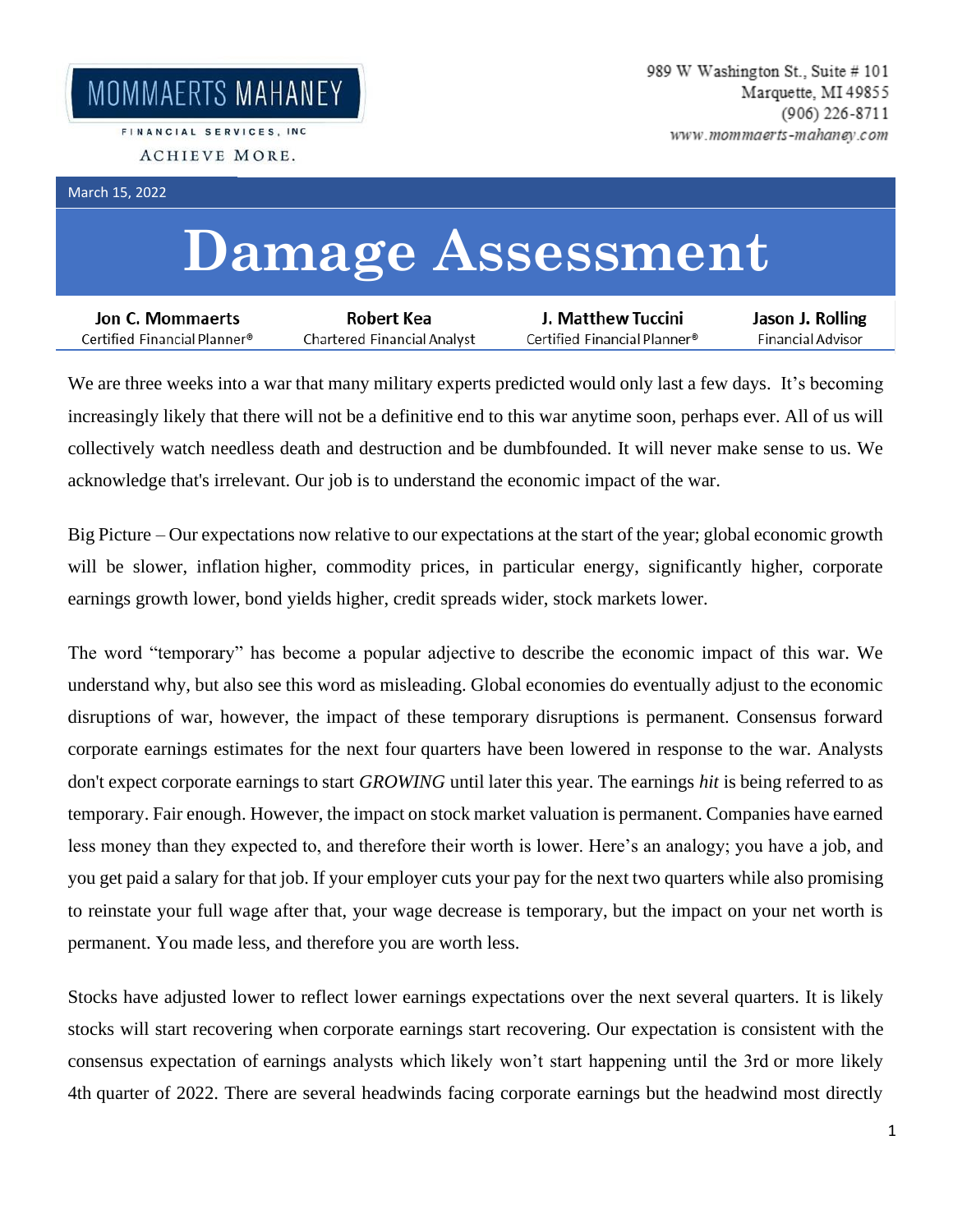attributable to the war is higher energy prices due to disruptions in global trade. Higher energy and commodity prices decrease the disposable income of consumers while increasing the cost of production for corporations.



We've often observed that the cure for high commodity prices is high commodity prices. That's why commodities have been a lousy long-term investment. Higher prices lower demand and give producers the incentive to produce more. Increases in supply coupled with lower demand drive high commodity prices lower. Despite our observation regarding commodity prices, it's become somewhat of a tradition during energy price spikes that an energy analyst at a major investment bank forecasts \$200 a barrel oil. Bank of America just did so, Goldman Sachs is still waiting for their 2007 forecast to pan out. Here's our reasoning why \$200 a barrel for oil is unlikely.

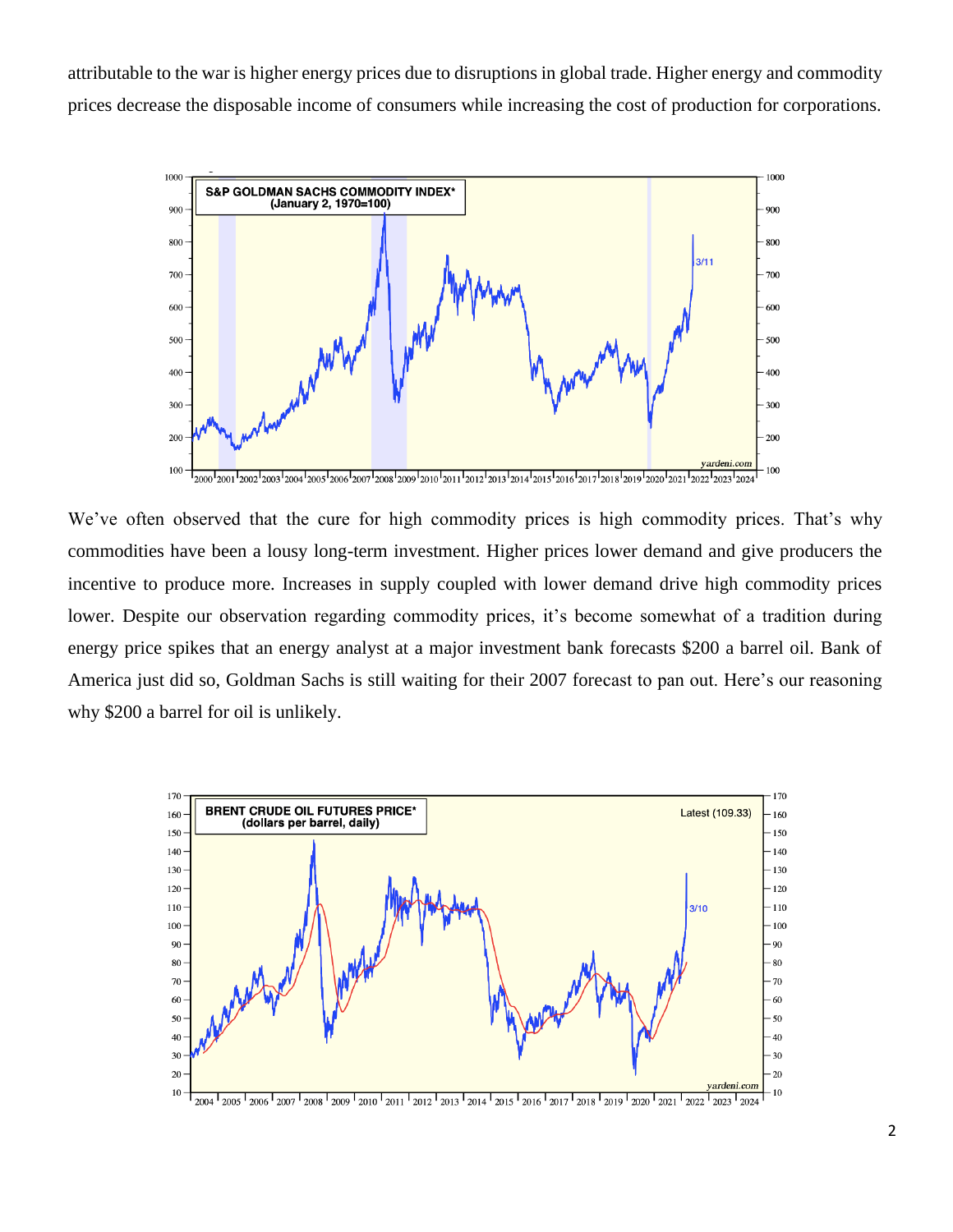The U.S. was importing about 500,000 barrels of oil a day from Russia. Replacing this supply won't be immediate. (It should be noted that the U.S. is self-sufficient in natural gas production. Europe was importing 2.5mm barrels of oil a day from Russia and 30% of its natural gas supply).

It appears relatively easy for the U.S. to boost production and replace its crude imports from Russia. US crude production is currently 11.3 million barrels per day (mbd), well below the 13mbd it produced just prior to the pandemic.



Although energy companies might prefer limiting supply in favor of larger profit margins, explaining to Americans that \$7-gallon gasoline is increasing shareholder returns would not be our recommended corporate relations strategy. Pioneer Energy recently acknowledged, "Shale regions such as western Texas could increase output by about 700,000 barrels per day this year…..and could double to 1.4mn in 2023 and 2024". This is not the 1970s, we have the capacity to solve high oil prices.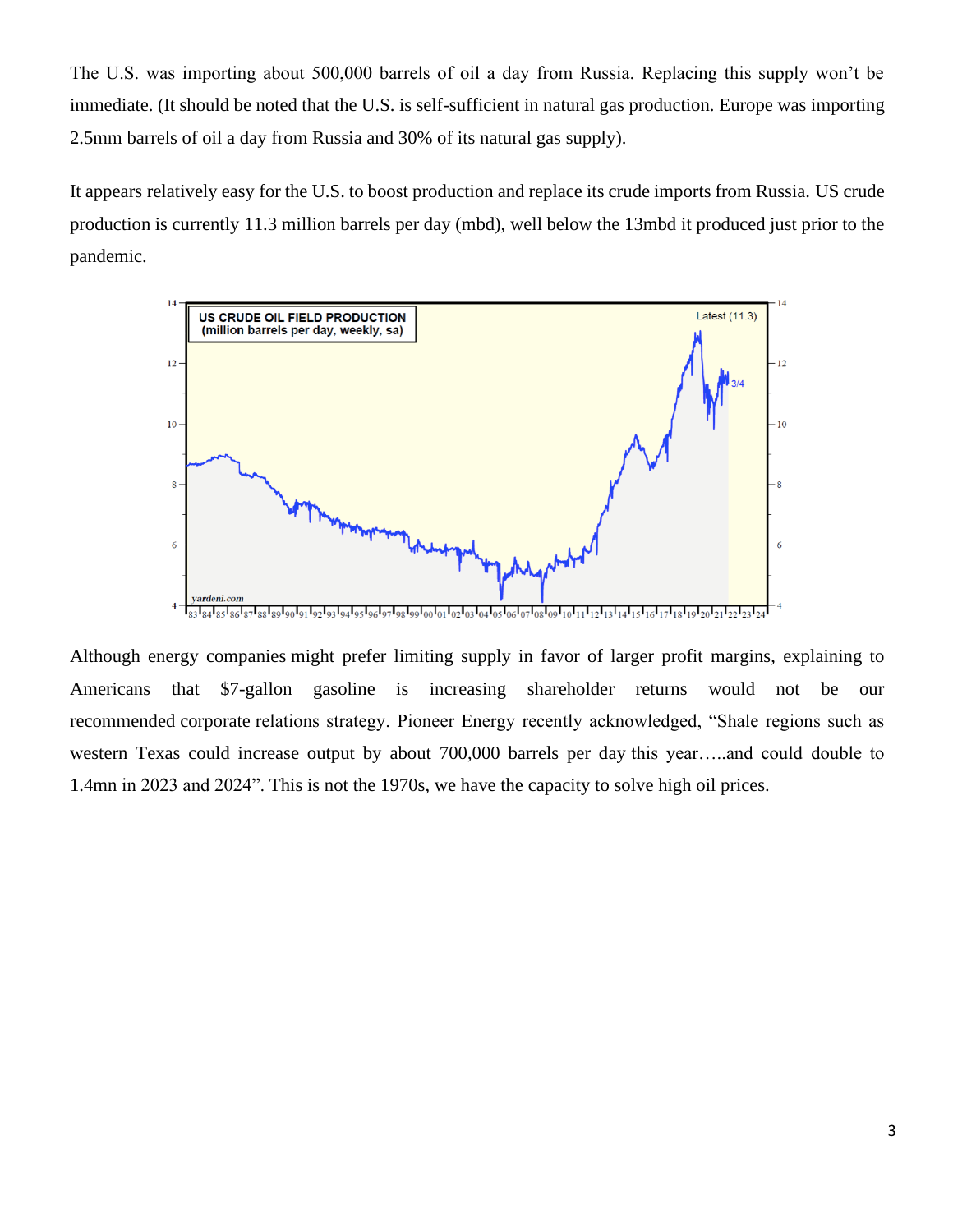

The initial damage has been done. We don't expect stocks to bounce back as rapidly as they did post-pandemic. Depending on the daily news flow, day-to-day market movements will continue to be volatile. We may dip a few more percent before forming market lows, or we may have already formed them. We are currently 58 days removed from all-time market highs. We expect it will take the rest of his year, perhaps into 2023, to repair the damage and once again visit the previous highs. We are tempted to add equity exposure at this time but have decided against it. Although we are reasonably confident this trade would eventually prove profitable, increasing portfolio risk at this point isn't prudent. There are too many uncertainties.



Bonds are fighting two strong but opposing forces. Inflation is rising which is pushing rates higher, and the world is becoming less stable, which is pushing rates lower. Our expectation is for geopolitical fears to subside but for inflation to remain persistent. The forces pushing rates higher will be more powerful than the forces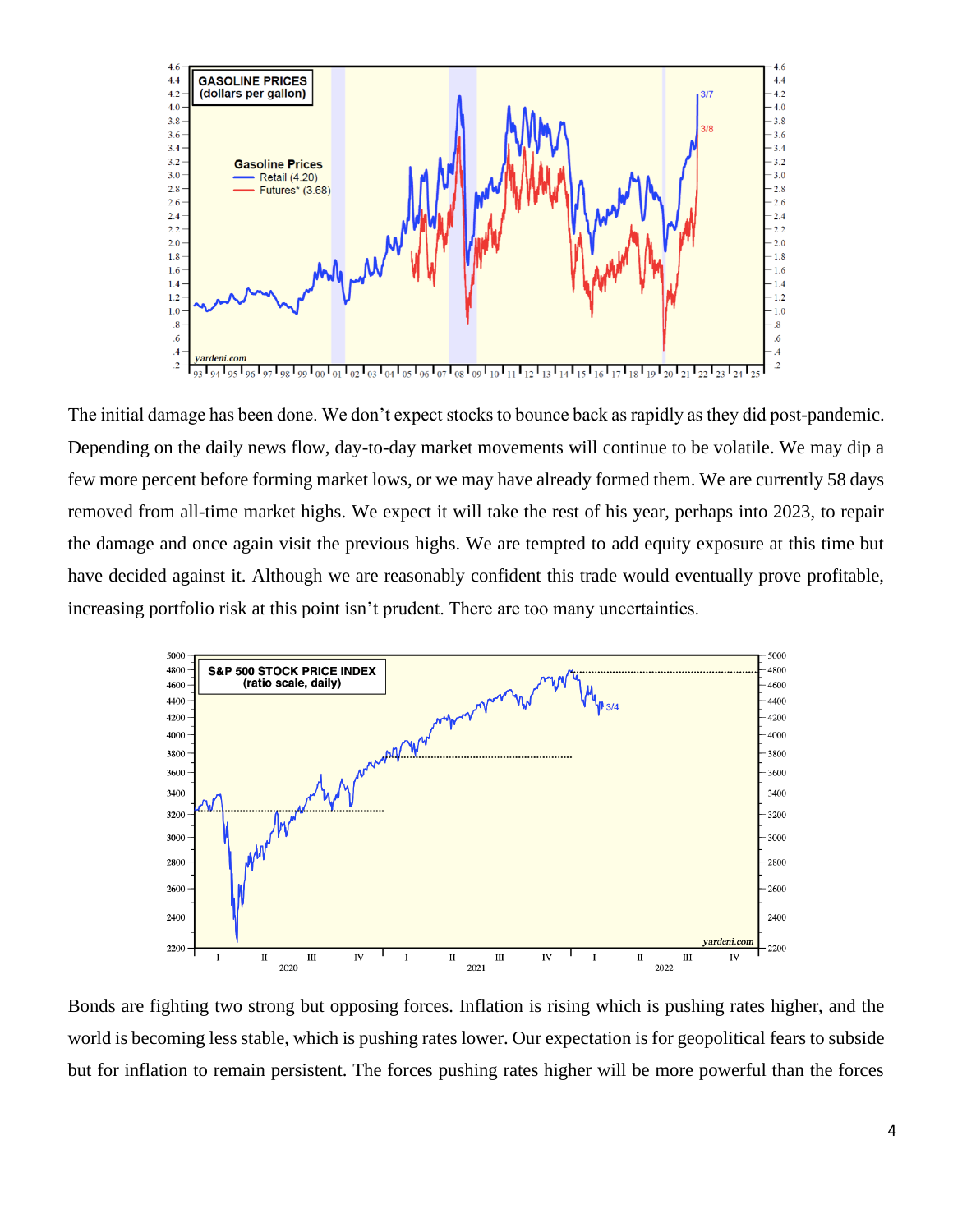pushing rates lower. We used the recent dip in rates to further decrease interest rate exposure, we expect those rates to be the lowest we see for quite some time.



European stocks are a disaster and Emerging Market stocks are even more so. We plan to keep stock exposure domestic and tilted towards a Value orientation for quite some time. It's reasonable to question why we didn't more aggressively to lower equity exposure as Russian troops gathered on the Ukrainian border. The answer is the same answer we've given during previous geopolitical crises. Hindsight bias makes geopolitical events appear far more predictable than they are. Reacting to the headlines has cost investors far more money than it has saved them. Here is a reminder of headlines creating material sell-offs over the last 5 years that didn't pan out.

| Headline                                |  |  |
|-----------------------------------------|--|--|
| Ukraine crisis                          |  |  |
| Omicron                                 |  |  |
| Evergrande (Chinese real estate bubble) |  |  |
| Election jitters                        |  |  |
| Covid19                                 |  |  |
| Trump threatens new tariffs on China    |  |  |
| North Korea crisis                      |  |  |
| Trump impeachment scare                 |  |  |
| FBI flags Hillary                       |  |  |
|                                         |  |  |

We are not side-stepping the question. This event is different. It's causing an actual economic impact. Investor portfolios would have benefitted from a further decrease in stock allocations as Russian troops gathered on the Ukrainian border. That said, trying to guess which crisis will or won't materialize is a difficult and costly game to play. Deciding when to re-enter a market can be an even more difficult and costly. We believe allocating portfolios consistent with longer-term economic variables is still the best way to accumulate wealth. We also understand we need to incur shorter-term periods that are uncomfortable. This is why an investor's time horizons are the most critical component we use in determining the proper risk profile for investors. Barring